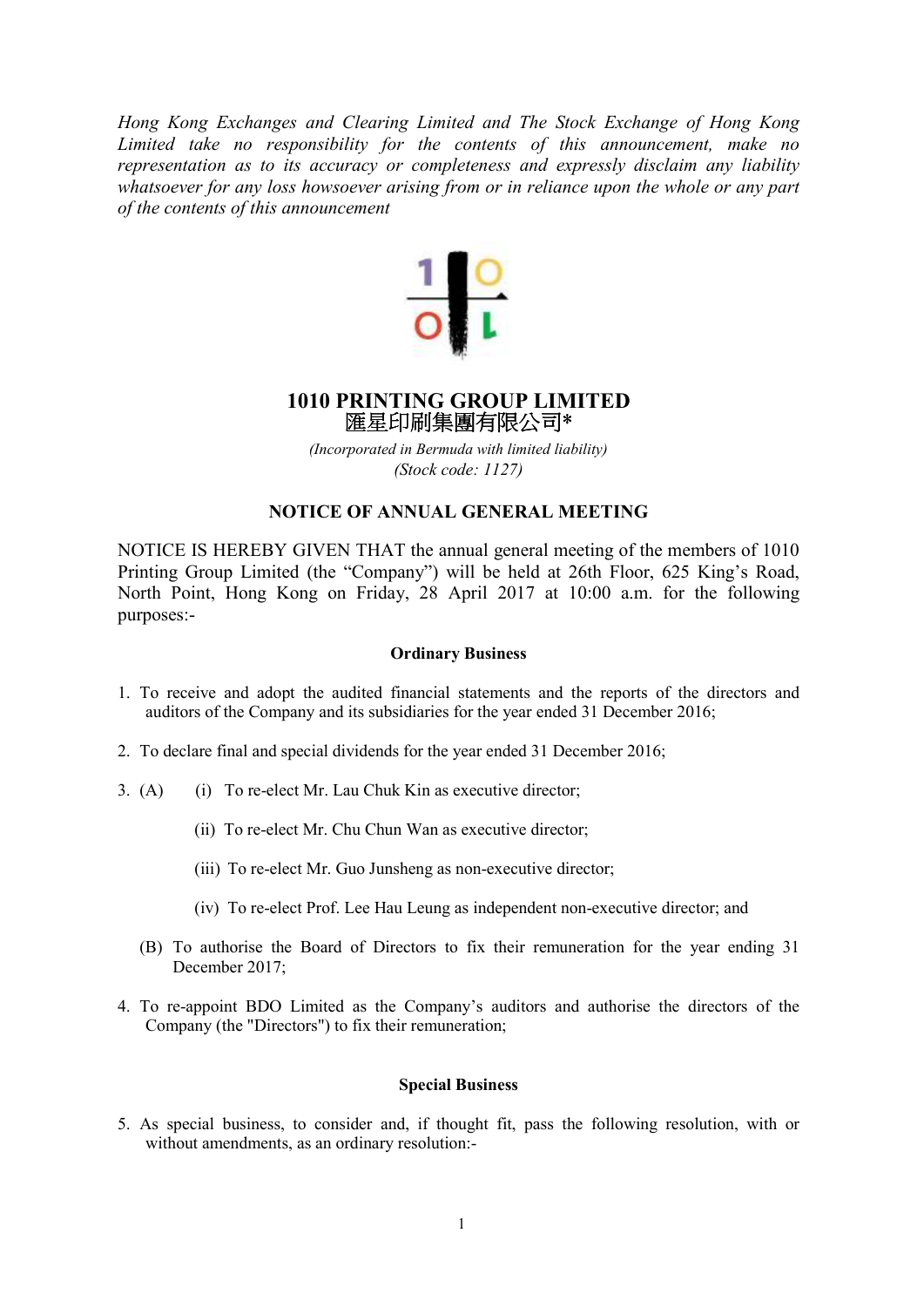## **"THAT:-**

- (A) subject to paragraph (B) below, the general mandate to exercise by the Directors during the Relevant Period (as defined below) of all the powers of the Company pursuant to the Rules (the "Listing Rules") Governing the Listing of Securities on The Stock Exchange of Hong Kong Limited (the "Stock Exchange") to allot, issue and otherwise deal with Shares unissued or securities convertible into Shares or options, warrants or similar rights to subscribe for any Shares or such convertible securities or to make or grant offers, agreement and options which would or might require, whether during the continuance of this mandate or thereafter, securities to be issued, allotted or disposed of be and is hereby unconditionally approved;
- (B) the aggregate nominal amount of Shares allotted or agreed conditionally or unconditionally to be allotted (whether pursuant to options or otherwise) by the Directors pursuant to the approval in paragraph (A) above, otherwise than (i) on a Rights Issue (as defined below); or (ii) upon the exercise of any options granted under the share option scheme of the Company or similar arrangement for the time being adopted for the grant or issue of Shares or rights to acquire Shares; or (iii) as any scrip dividend or similar arrangements providing for the allotment and issue of Shares in lieu of the whole or part of a dividend on Shares in accordance with the bye-laws of the Company in force from time to time; or (iv) upon the exercise of rights of subscription or conversion under the terms of any warrants of the Company or any securities which are convertible into Shares and the issue of such warrants or other securities has previously been approved by shareholders of the Company, shall not exceed:
	- (i) in the case of an allotment and issue of Shares for cash consideration, 5% of the aggregate nominal amount of the Shares in issue at the date of passing this resolution; and
	- (ii) in the case of an allotment and issue of Shares other than for cash consideration, 20% of the aggregate nominal amount of the Shares in issue at the date of passing this resolution (less the aggregate nominal amount of such Shares (if any) allotted and issued or to be allotted or issued pursuant to the general mandate granted pursuant to sub-paragraph (i) of this resolution),

provided that, in any event, no Shares or other securities of the Company shall be issued by the Directors pursuant to the approval granted under this resolution (1) if the total number of Shares allotted and issued or to be allotted and issued upon the exercise of such other securities (for cash or otherwise) exceeds 20% of the aggregate amount of the Shares in issue at the date of passing this resolution or (2) if, in the case of allotment and issue of Shares for cash consideration, the subscription price of the Share (and if relevant, the issue price of the securities to which such Share relates) represents a discount of 5% or more to the Benchmarked Price (as hereinafter defined) of the Shares; and

(C) for the purpose of this resolution:

"Benchmarked Price" shall be a price which is the higher of:

- (i) the closing price of the Shares as stated in the daily quotations sheet of the Stock Exchange on the date of signing of the agreement to which the transaction relates; and
- (ii) the average closing price of the Shares as stated in the daily quotations sheet of the Stock Exchange in the five trading days immediately prior to the earlier of: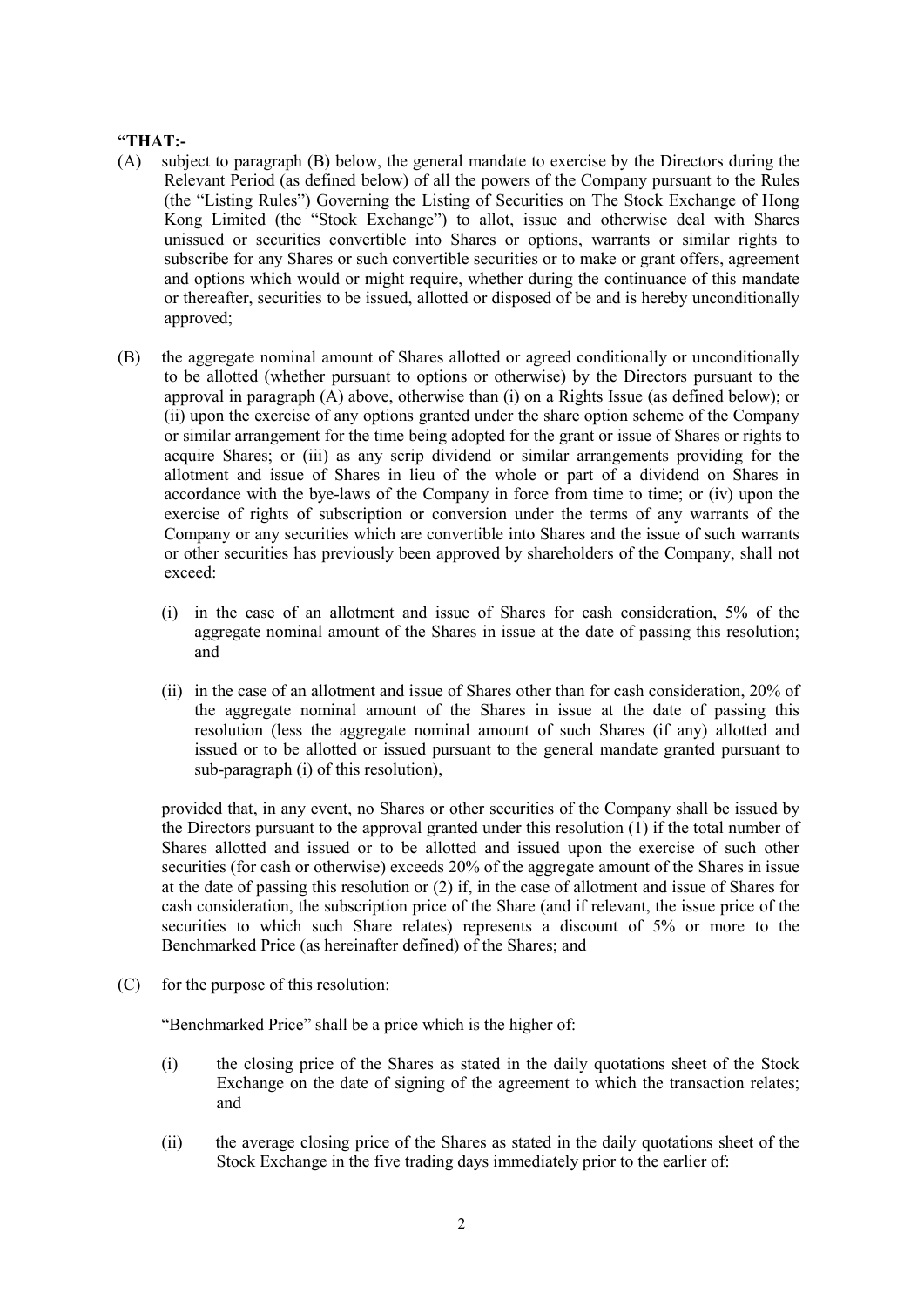- (A) the date of signing of the agreement to which the allotment and issue of the Shares relate; or
- (B) the date on which the relevant allotment and issue of the Shares are announced; or
- (C) the date on which the price of the relevant Shares to be allotted and issued is fixed.

"Relevant Period" means the period from the date of the passing of this resolution until whichever is the earliest of:

- (i) the conclusion of the next annual general meeting of the Company;
- (ii) the expiration of the period within which the next annual general meeting of the Company is required by the bye-laws of the Company, the Companies Act 1981 of Bermuda or any other applicable law of Bermuda to be held; and
- (iii) the passing of an ordinary resolution by the shareholders of the Company in general meeting revoking or varying the authority given to the Directors by this resolution.

"Rights Issue" means an offer of Shares, or offer or issue of warrants, options or other securities giving rights to subscribe for Shares open for a period fixed by the Directors to holders of Shares on the register on a fixed record date in proportion to their then holdings of Shares (subject to such exclusion or other arrangements as the Directors may deem necessary or expedient in relation to fractional entitlements, or having regard to any restrictions or obligations under the laws of, or the requirements of, or the expense or delay which may be involved in determining the existence or extent of any restrictions or obligations under the laws of, or the requirements of, any jurisdiction outside Hong Kong or any recognised regulatory body or any stock exchange outside Hong Kong).

6. As special business, to consider and, if thought fit, pass the following resolution, with or without amendments, as an ordinary resolution:-

### **"THAT:-**

- (A) subject to paragraph (B) below, the general mandate to exercise by the Directors during the Relevant Period (as defined below) of all powers of the Company to purchase Shares on the Stock Exchange or any other stock exchange on which the Shares may be listed and recognised by the Securities and Futures Commission of Hong Kong (the "SFC") and the Stock Exchange for such purpose, and otherwise in accordance with the rules and regulations of the SFC, the Stock Exchange, the Companies Act 1981 of Bermuda and all other applicable laws in this regard, be and is hereby unconditionally approved;
- (B) the aggregate nominal amount of Shares which may be purchased by the Company pursuant to the approval in paragraph (A) during the Relevant Period shall not exceed 10 per cent. of the aggregate nominal amount of the Shares in issue as at the date of the passing of this resolution; and
- (C) for the purposes of this resolution, "Relevant Period" means the period from the date of the passing of this resolution until whichever is the earliest of:
	- (i) the conclusion of the next annual general meeting of the Company;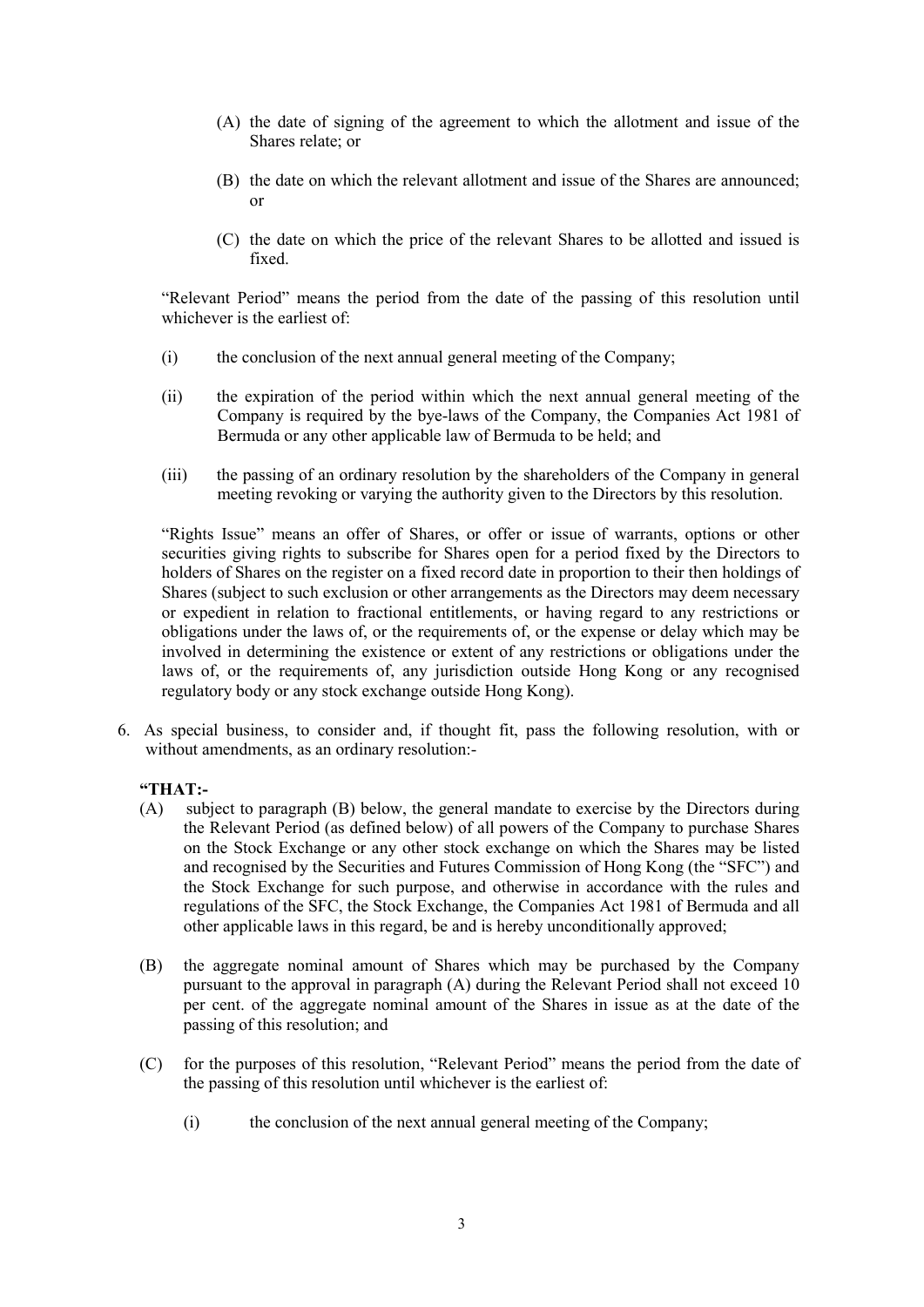- (ii) the expiration of the period within which the next annual general meeting of the Company is required by the bye-laws of the Company, the Companies Act 1981 of Bermuda or any other applicable law of Bermuda to be held; and
- (iii) the passing of an ordinary resolution by the shareholders of the Company in general meeting revoking or varying the authority given to the Directors by this resolution."
- 7. As special business, to consider and, if thought fit, pass the following resolution, with or without amendments, as a special resolution:-

# **"THAT:-**

- (A) subject to and conditional upon the approval of the Registrar of Companies of Bermuda being obtained, the English name of the Company be changed to "Lion Rock Group Limited" and Chinese name of "獅子山集團有限公司" be adopted for identification purpose only; and
- (B) the directors of the Company be and are hereby authorised to do all such acts and things and execute all such documents and make all such arrangements as they shall, in their absolute discretion, deem necessary or expedient to give effect to the aforesaid change of name and adoption of Chinese name of the Company for identification purpose only."
- 8. To transact any other business of the Company.

By Order of the Board **Lau Chuk Kin**  *Executive Director* 

Hong Kong, 21 March 2017

*Principal Office: Registered Office: Registered Office: Registered Office: Registered Office: Clarendon House*  $26/F$ , 625 King's Road North Point 2 Church Street

Hong Kong Hamilton HM 11, Bermuda

### *Notes:*

- 1. The register of members of the Company will be closed from 25 April 2017 to 28 April 2017, during which period no transfer of Shares can be registered. **In order to qualify for attending and voting at the annual general meeting**, all transfer forms accompanied by the relevant share certificates must be lodged for registration with the Company's branch share register and transfer office in Hong Kong, Computershare Hong Kong Investor Services Limited at Shops 1712-1716,  $17<sup>th</sup>$  Floor, Hopewell Centre, 183 Queen's Road East, Wanchai, Hong Kong not later than 4:30p.m. on Monday, 24 April 2017.
- 2. Any member of the Company entitled to attend and vote at the above meeting is entitled to appoint a proxy to attend and vote in his instead and any member who is the holder of 2 or more shares in the Company is entitled to appoint more than one proxy to attend and vote in his stead. A proxy need not be a member of the Company.